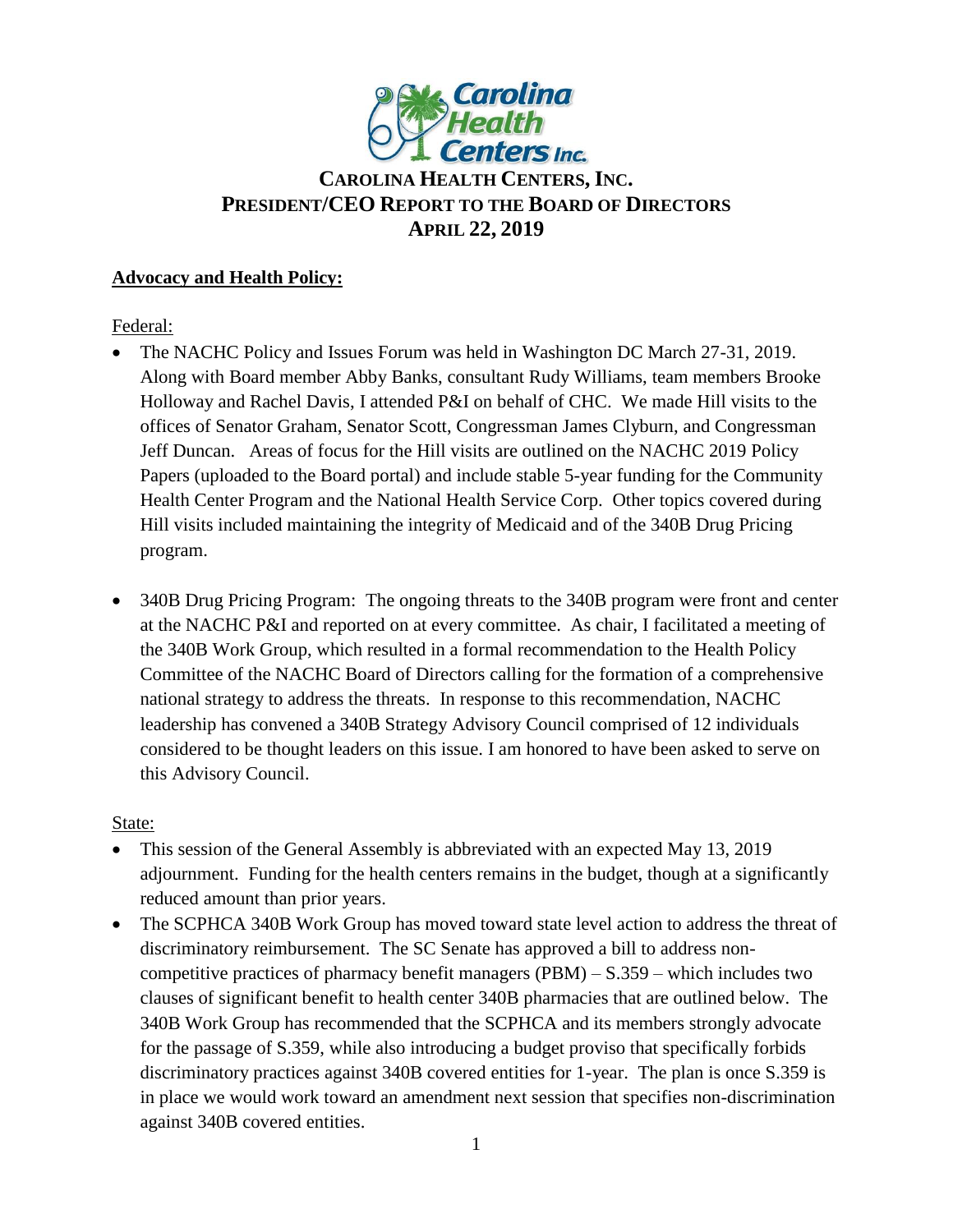- o The first states that a PBM may not "engage, with the express intent or purpose of driving out competition or financially injuring competitors, in a pattern or practice of reimbursing independent pharmacies or pharmacists in this State consistently less than the amount that the pharmacy benefits manager reimburses a pharmacy benefits manager affiliate for providing the same pharmacist services." Though it does not specifically reference 340B, this clause provides a reasonable argument against discriminatory reimbursement.
- o The second states that a PBM cannot require a pharmacy to collect from an insured patient a copayment that is greater than the amount the individual would pay for a prescription if that individual was paying cash. This clause provides support for the health center practice of reducing co-pays to the lower sliding fee price for eligible patients.

## **CHC Staff and Leadership Development Activities:**

- Leadership team has met throughout the month for ongoing agenda items, OSV prep, and monitoring of the organizational performance improvement plan.
- Brooke Holloway and I met with legal counsel for the purpose of continuing to develop our Compliance Plan and supporting organizational infrastructure.
- In response to discussion at the March meeting of the Board of Directors, a meeting with the Director of Early Childhood services is scheduled for April 23, 2019. During this meeting we will be evaluating the integration and alignment of services, as well as communication and coordination within the organization to determine the most effective organizational reporting structure.
- Facilitated and closed two employee grievances.

### **Strategic and Operational Activities**

- Department of Pharmacy: No specific activity to report.
- Department of Family Medicine: No specific activity to report.
- Department of Pediatrics:
	- o We unexpectedly have a large pool of candidates for our vacant pediatrician position. I was notified by the leadership of the Laurens campus of Prisma Health (formerly GHS/Laurens County Memorial Hospital) that Bon Secours (formerly St. Francis) Health System has announced the closure of their pediatric practices. Within that following week, we received job applications from 4 of the 7 pediatricians who will be displaced. Our recruiting team has been conducting initial phone interviews and we will be considering the most viable candidates for existing vacancies, while considering opportunities for expansion.
	- o Held a face-to-face interview with a pediatrician who has been practicing in Laurel, MS but has ties to the area and is interested in returning as her daughter is starting Clemson University. This candidate is considered for our vacancy at Hometown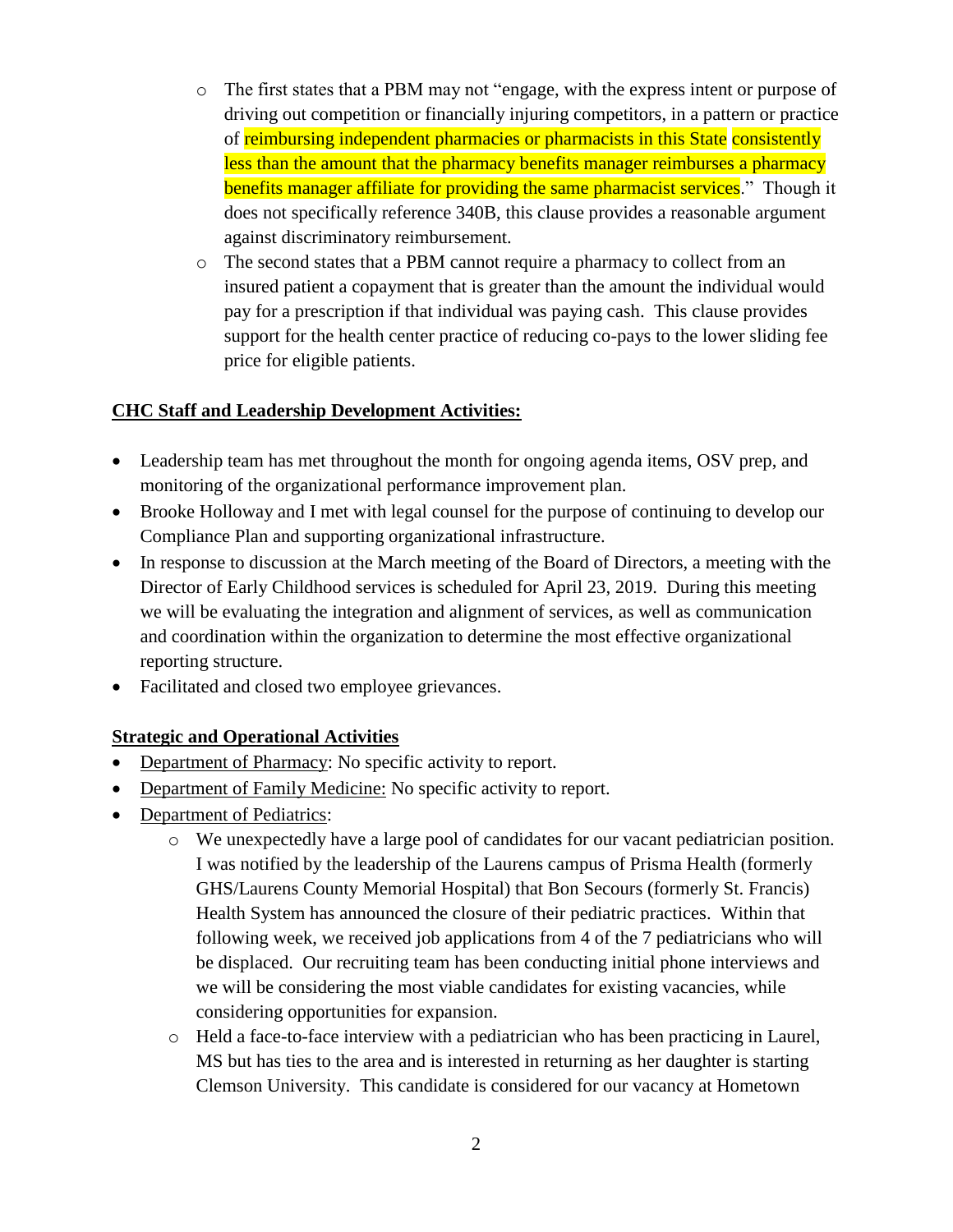Pediatrics. Interview went very well, references are stellar, and we will be conducting follow-up over the next week.

- Behavioral Health:
	- o HRSA announced the next phase of their \$544 million investment in SUD and mental Health Expansion. The 2019 Integrated Behavioral Health Services (IBHS) grant will provide \$145,000 in one-time funding with the goal of increasing SUD/BH visits as tracked on the UDS. This is a non-competitive, supplemental grant with ongoing funding contingent upon meeting project goals and continued appropriations. The leadership team has evaluated the grant guidance and proposes to hire 1 FTE to provide direct clinical services as well as administrative support for the coordination and enhanced integration of our existing SUD/BH services. Board approval to be requested under New Business.
- CIMS:
	- o QTR1 FY 2019 distribution has been received. No other specific activity to report.
- SCPHCA:
	- o The 2019 Clinical Retreat of the SCPHCA is scheduled for June 7-9, 2109 in Myrtle Beach. CHC's site manager for McCormick Family Practice, Tim Bookert has been selected as a speaker for the retreat.
	- o I am serving on the planning committee for the 2019 Annual Conference and Board Governance Training. We held our first meeting last week and more information will be forthcoming as plans develop.

# **Consulting:**

- Consulting engagement completed:
	- o 340B Module for 2019 NACHC CFO Institute in March, 2019 (conducted as webinar). Consulting fee  $= $500$
- Consulting engagements in progress:
	- o Under contract with 340B Health for the design and coordination of two CHC Expert Sessions for the 340B Coalition 2019 Summer Conference. Consulting fee  $= $5,000$ plus waiver of \$1,000 conference registration.
		- To date session topics have been identified and session descriptions with specific objectives submitted prior to the contract deadline.
		- The date and location of the meeting is July 15-17, 2019 in Washington, D.C.
- Consulting agreements pending:
	- o Working with the Pennsylvania Association of Community Health Centers to develop a comprehensive statewide 340B training program that will consist of several topic specific webinars and conclude with a face-to-face capstone summit in January 2020. Terms still being negotiated.

# **Miscellaneous CEO Activity:**

No miscellaneous activity to report.